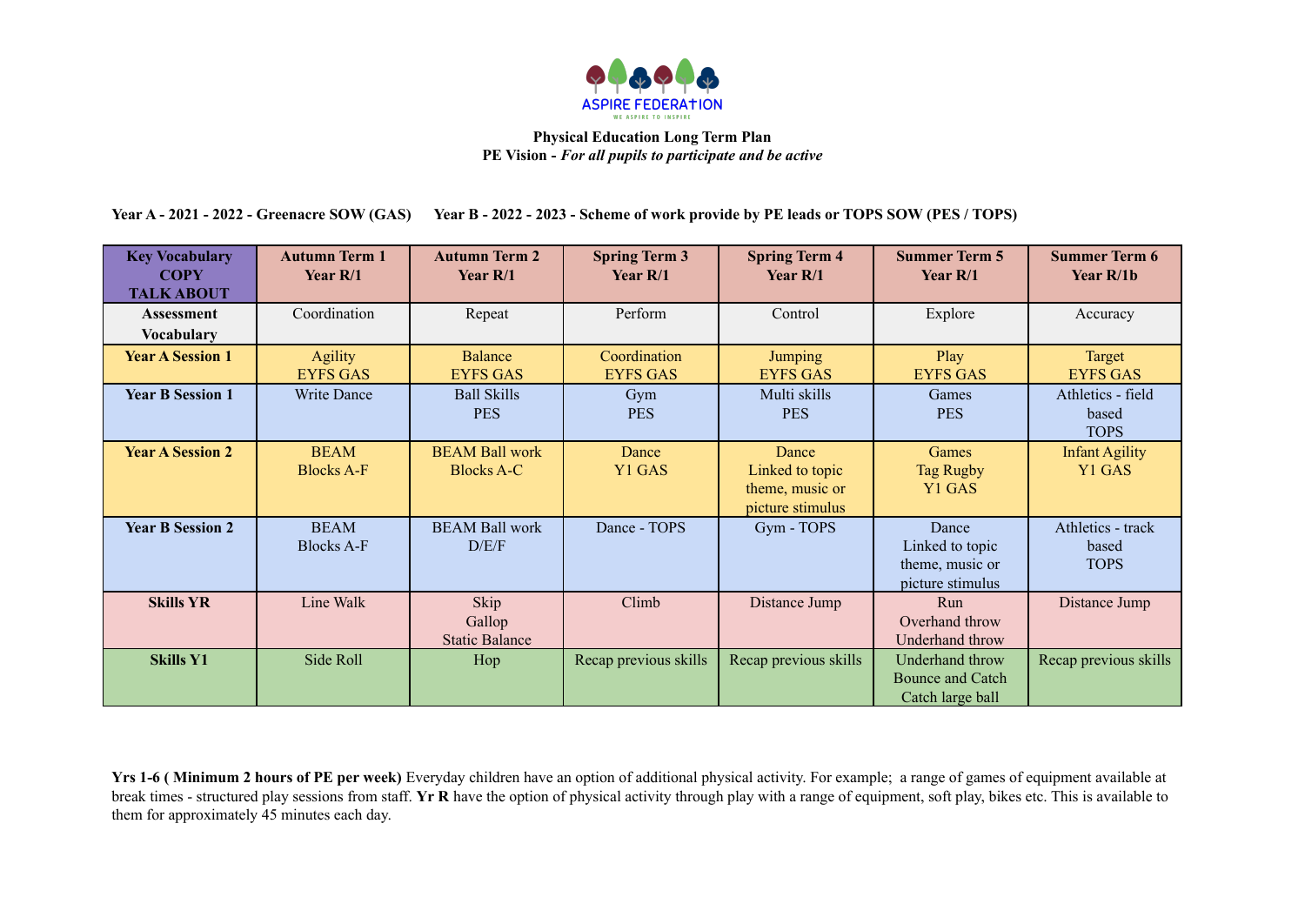

# **KINGSWOOD ONLY Yr1/2**

Year A - 2021 - 2022 - Greenacre SOW (GAS) Year B - 2022 - 2023 - Scheme of work provide by PE leads or TOPS SOW (PES / TOPS)

| <b>Key Vocabulary</b><br><b>TALK ABOUT</b><br><b>REMEMBER</b> | <b>Autumn Term 1</b><br>Year $1/2$                              | <b>Autumn Term 2</b><br>Year $1/2$ | <b>Spring Term 3</b><br>Year $1/2$                            | <b>Spring Term 4</b><br>Year $1/2$ | <b>Summer Term 5</b><br>Year $1/2$                                                  | <b>Summer Term 6</b><br>Year $1/2$        |
|---------------------------------------------------------------|-----------------------------------------------------------------|------------------------------------|---------------------------------------------------------------|------------------------------------|-------------------------------------------------------------------------------------|-------------------------------------------|
| <b>Assessment</b><br><b>Vocabulary</b>                        | Explore<br>Rhythm                                               | Observe<br>Understanding           | Sequence<br>Repeat                                            | Control<br>Hand and eye            | Direction<br>Send                                                                   | Speed<br>Accuracy                         |
| <b>Year A Session 1</b>                                       | Games<br>Football<br>GAS <sub>1</sub>                           | Gym<br>GAS <sub>1</sub>            | <b>OAA</b>                                                    | Games<br>Tri Golf<br><b>GAS</b>    | Dance<br><b>TOPS</b>                                                                | <b>Infant Agility</b><br>GAS <sub>1</sub> |
| <b>Year B Session 1</b>                                       | Games<br><b>PES</b>                                             | Gym<br><b>TOPS</b>                 | Games<br><b>PES</b>                                           | <b>OAA</b>                         | Dance<br>GAS <sub>2</sub>                                                           | Athletics<br>GAS <sub>2</sub>             |
| <b>Year A Session 2</b>                                       | Dance<br>GAS <sub>1</sub>                                       | <b>OAA</b>                         | Gym<br>GAS <sub>2</sub>                                       | Gym<br>Wall bars                   | Games<br>Tennis<br>GAS <sub>2</sub>                                                 | Athletics Track &<br>Field                |
| <b>Year B Session 2</b>                                       | Dance<br>Linked to topic<br>theme, music or<br>picture stimulus | <b>OAA</b>                         | Gym<br><b>TOPS</b>                                            | Gym<br>TOPS on Wall bars           | Games<br>GAS <sub>2</sub><br>Dodgeball/Handball/<br>Volleyball (Teacher<br>to pick) | Athletics Track &<br>Field                |
| <b>Skills Y1</b>                                              | Side Roll<br>Hop                                                | Forward Roll                       | Underhand throw<br>Bounce and Catch<br>Catch large ball       | <b>Balance</b>                     | Side Gallop<br>Leap                                                                 | Vertical Jump                             |
| <b>Skills Y2</b>                                              | <b>Two Handed Strike</b>                                        | <b>Forward Roll</b>                | Overhand throw<br><b>Bounce and Catch</b><br>Catch small ball | Lift                               | Lofted soccer kick<br>Pent-ball being<br>released from hands<br>and then kicked.    | <b>Standing Long Jump</b>                 |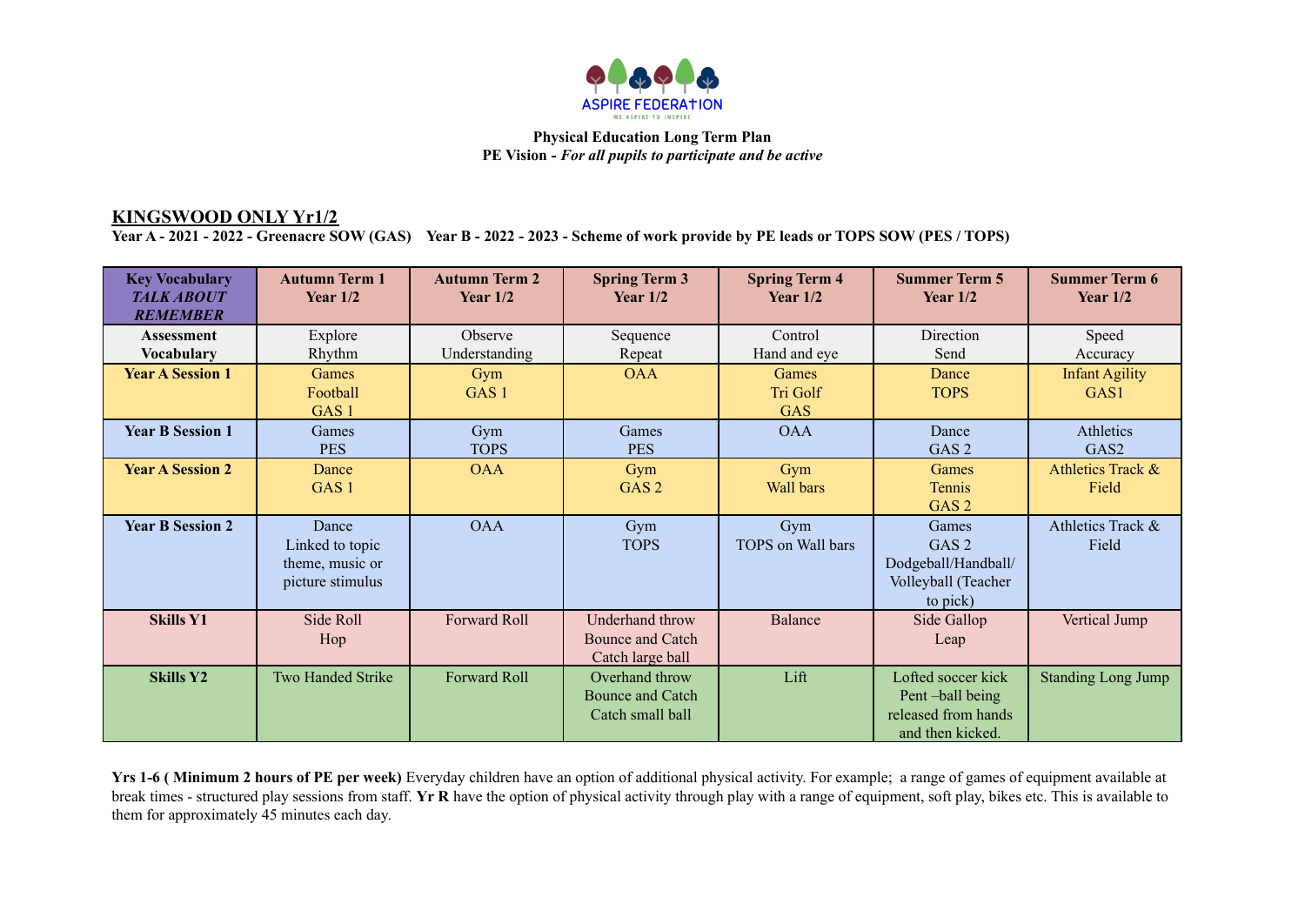

Year A - 2021 - 2022 - Greenacre SOW (GAS) Year B - 2022 - 2023 - Scheme of work provide by PE leads or TOPS SOW (PES / TOPS)

| <b>Key Vocabulary</b><br><b>DESCRIBE,</b>            | <b>Autumn Term 1</b>                                                                                                                                                                                                                                                                          | <b>Autumn Term 2</b> | <b>Spring Term 3</b>                                                             | <b>Spring Term 4</b>                          | <b>Summer Term 5</b>           | <b>Summer Term 6</b>                       |
|------------------------------------------------------|-----------------------------------------------------------------------------------------------------------------------------------------------------------------------------------------------------------------------------------------------------------------------------------------------|----------------------|----------------------------------------------------------------------------------|-----------------------------------------------|--------------------------------|--------------------------------------------|
| <b>REMEMBER,</b><br><b>SEQUENCE</b>                  | Year $2/3$                                                                                                                                                                                                                                                                                    | Year $2/3$           | Year $2/3$                                                                       | Year $2/3$                                    | Year $2/3$                     | Year $2/3$                                 |
| <b>Assessment</b><br><b>Vocabulary</b>               | Contrast<br>Recognise                                                                                                                                                                                                                                                                         | Strength<br>Compare  | Team work<br>Organisation                                                        | Communication<br>Hand and eye<br>coordination | Develop<br>Adapt               | Variation<br>Quality                       |
| <b>Year A Session 1</b>                              | Games<br>GAS 2 Tag Rugby                                                                                                                                                                                                                                                                      | Gym<br>GAS 2         | <b>OAA</b>                                                                       | Games<br>GAS 3 Hockey                         | Dance<br><b>TOPS</b>           | <b>Athletics Track</b><br>GAS <sub>3</sub> |
| <b>Year B Session 1</b>                              | Games<br><b>PES</b>                                                                                                                                                                                                                                                                           | Gym<br><b>TOPS</b>   | Games<br>GAS 3 Football                                                          | <b>OAA</b><br>GAS <sub>3</sub>                | Dance<br><b>PES</b>            | <b>Athletics Track</b><br><b>PES</b>       |
| <b>Year A Session 2</b>                              | Dance<br>GAS <sub>2</sub>                                                                                                                                                                                                                                                                     | <b>OAA</b>           | Gym<br>GAS <sub>3</sub>                                                          | Games GAS 2<br>Tennis/ Swimming               | Mystery sport!<br>Swimming     | <b>Athletics Field</b><br>GAS 3 /Swimming  |
| <b>Year B Session 2</b>                              | Dance<br>Linked to topic<br>theme, music or<br>picture stimulus                                                                                                                                                                                                                               | <b>OAA</b>           | Games<br>GAS <sub>2</sub><br>Handball                                            | Dance<br>GAS <sub>3</sub>                     | <b>OAA</b><br>GAS <sub>3</sub> | Athletics / swimming                       |
| <b>Skills Y2</b>                                     | <b>Two Handed Strike</b>                                                                                                                                                                                                                                                                      | <b>Forward Roll</b>  | Lofted soccer kick<br>Pent-ball being<br>released from hands<br>and then kicked. | Side Gallop<br>Leap                           | Recap previous skills          | <b>Standing Jump</b>                       |
| <b>Skills Y3</b>                                     | Foot dribble<br>Hand dribble                                                                                                                                                                                                                                                                  | <b>Backward roll</b> | Dodge<br>One handed strike                                                       | One handed strike                             | Recap previous skills          | Long Jump                                  |
| Assessed on<br>swimming scheme -<br>Swim England ASA | Swimming $-$<br>swim competently, confidently and proficiently over a distance of at least 25 metres<br>$\bullet$<br>use a range of strokes effectively [for example, front crawl, backstroke and breaststroke]<br>perform safe self-rescue in different water-based situations.<br>$\bullet$ |                      |                                                                                  |                                               |                                |                                            |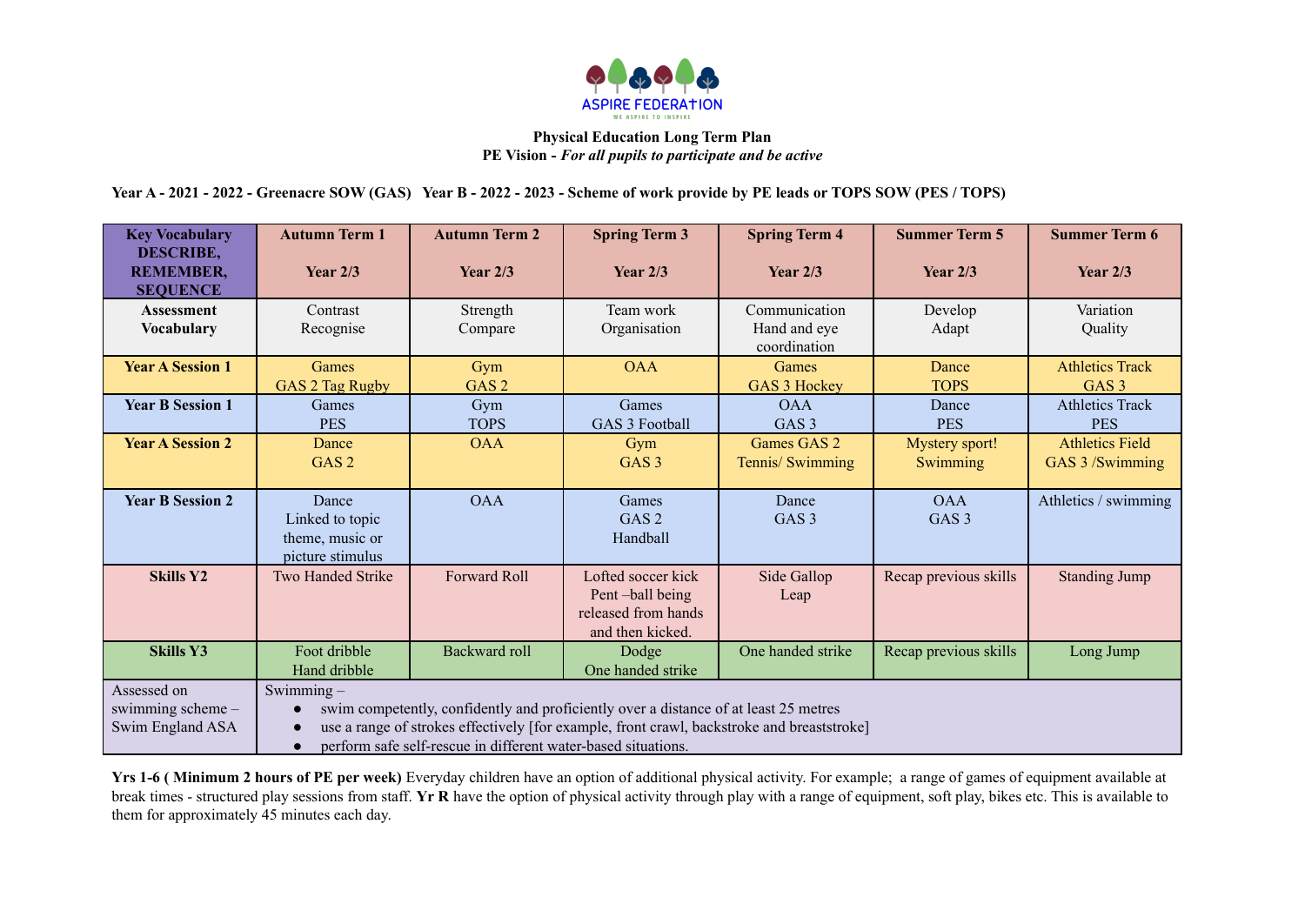

Year A - 2021 - 2022 - Greenacre SOW (GAS) Year B - 2022 - 2023 - Scheme of work provide by PE leads or TOPS SOW (PES / TOPS)

| <b>Key Vocabulary</b><br><b>VOCABULARY</b><br><b>FLUENCY</b><br><b>COMBINE</b><br><b>EVALUATE</b> | <b>Autumn Term 1</b><br><b>Yrs</b> 4/5/6             | <b>Autumn Term 2</b><br>$Yrs$ 4/5/6                             | <b>Spring Term 3</b><br><b>Yrs</b> 4/5/6 | <b>Spring Term 4</b><br><b>Yrs</b> 4/5/6                    | <b>Summer Term 5</b><br>$Yrs$ 4/5/6                    | <b>Summer Term 6</b><br>$Yrs$ 4/5/6             |
|---------------------------------------------------------------------------------------------------|------------------------------------------------------|-----------------------------------------------------------------|------------------------------------------|-------------------------------------------------------------|--------------------------------------------------------|-------------------------------------------------|
| <b>Assessment</b><br><b>Vocabulary</b>                                                            | Level<br>Pace                                        | Stimuli<br>Effect                                               | Identify<br>Consolidate                  | Strategy<br>Variation                                       | Health &<br>Wellbeing<br>Suppleness                    | Effectiveness<br>Preparation                    |
| <b>Year A Session 1</b>                                                                           | Games<br>GAS <sub>4</sub>                            | Dance<br>GAS <sub>4</sub>                                       | <b>OAA</b><br>GAS <sub>4</sub>           | Games - Invasion<br>GAS <sub>5</sub><br><b>Basketball</b>   | <b>Athletics Field</b><br>GAS <sub>4</sub><br>Swimming | Rounders<br>GAS <sub>5</sub><br>Swimming        |
| <b>Year B Session 1</b>                                                                           | Mystery sport                                        | Dance<br>Linked to topic<br>theme, music or<br>picture stimulus | <b>OAA</b>                               | <b>Striking and Fielding</b><br>GAS <sub>5</sub><br>Cricket | Athletics Track<br>Gas 5<br>Swimming                   | <b>TRI Golf</b><br>GAS <sub>5</sub><br>Swimming |
| <b>Year A session 2</b>                                                                           | Gym<br>GAS <sub>4</sub>                              | <b>Mystery sport</b>                                            | Gym<br>GAS <sub>5</sub>                  | Dance<br>GAS <sub>5</sub>                                   | <b>Athletics Track</b><br>GAS <sub>4</sub><br>Swimming | <b>Athletics Track</b>                          |
| <b>Year B session 2</b>                                                                           | <b>Invasion Games</b><br>GAS <sub>6</sub><br>Netball | Games<br>Badminton<br>GAS <sub>5</sub>                          | Gym<br>GAS <sub>6</sub>                  | Games<br>GAS <sub>5</sub><br>Handball                       | <b>Athletics Field</b><br>GAS <sub>5</sub>             | <b>Athletics Track</b>                          |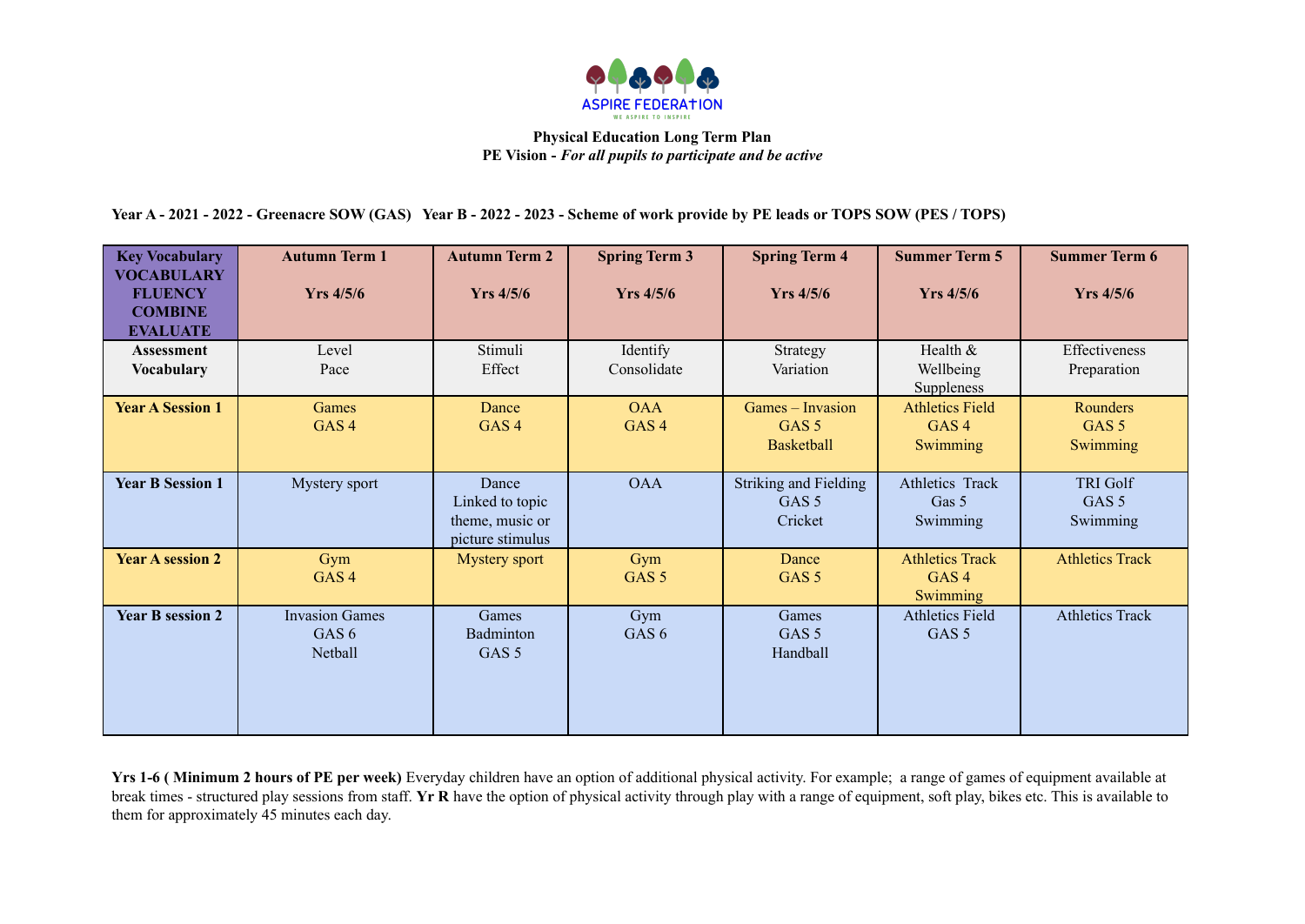

| <b>Skills Yr 4</b>                                             | Perform gym skills                                                                                                                                                                                                                                                                                                             | Movements from<br>different cultures<br>Consistency of<br>skills | Team work                                    | Variety of throws<br>Consistency of skills    | Technique in<br>swimming strokes             | Striking with a variety<br>of bats and balls<br>Consistency of skills                 |
|----------------------------------------------------------------|--------------------------------------------------------------------------------------------------------------------------------------------------------------------------------------------------------------------------------------------------------------------------------------------------------------------------------|------------------------------------------------------------------|----------------------------------------------|-----------------------------------------------|----------------------------------------------|---------------------------------------------------------------------------------------|
| <b>Skills Y5</b>                                               | Perform repeated gym skills                                                                                                                                                                                                                                                                                                    | <b>Explore dances</b><br>from different<br>cultures              | Develop orienteering<br>skills and team work | Variety of throws and<br>1 and 2 handed catch | Increase stamina                             | Striking with a variety<br>of bats and balls for<br>distance<br>Consistency of skills |
| <b>Skills Y6</b>                                               | Perform gym skills fluently                                                                                                                                                                                                                                                                                                    | <b>Explore and create</b><br>dances from<br>different cultures   | Develop map work<br>and team work            | Accuracy of throws                            | Pace and technique<br>in swimming<br>strokes | Striking with a variety<br>of bats and balls for<br>speed<br>Consistency of skills    |
| Assessed on<br>swimming scheme<br>- Swim England<br><b>ASA</b> | Swimming-<br>swim competently,<br>$\bullet$<br>confidently and<br>proficiently over a<br>distance of at least<br>25 metres<br>use a range of<br>strokes effectively<br>[for example, front<br>crawl, backstroke<br>and breaststroke]<br>perform safe<br>$\bullet$<br>self-rescue in<br>different<br>water-based<br>situations. |                                                                  |                                              |                                               |                                              |                                                                                       |